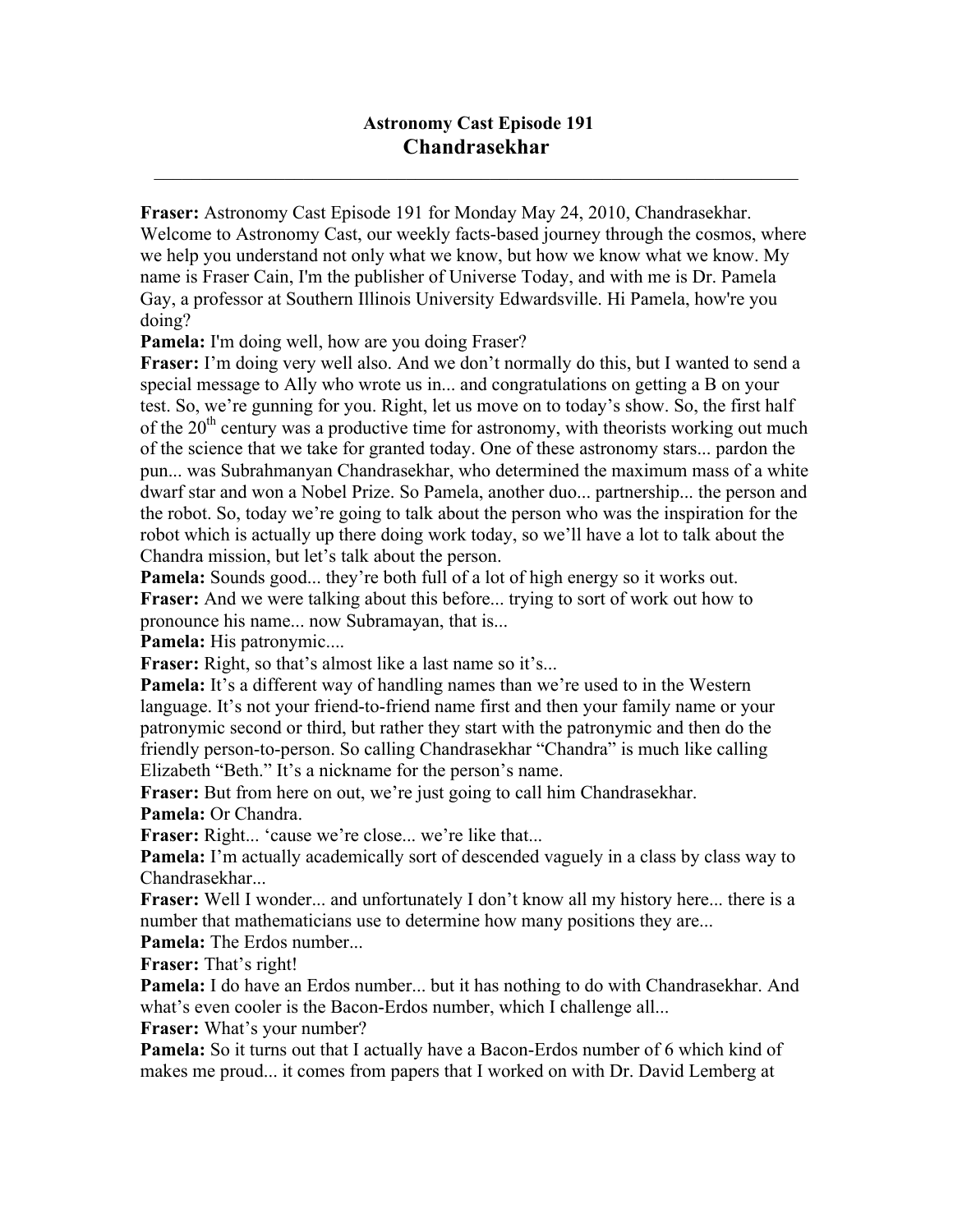McDonald Observatory to get to Erdos and then working with Kevin Grazier on the Universe to get to Bacon... and I'm kind of stupidly proud of my Bacon-Erdos number. **Fraser:** Oh, I see, so you're connected to both Erdos and Kevin Bacon by various degrees of separation, ok... someone should work out something like that for astronomy... what's your Einstein number? How far away removed are you from Einstein? **Pamela:** I'm probably pretty close because of some of the people that I've published papers with... I need to figure that out at some point....

Fraser: Anyway... we're completely off topic... so then it's time for the history lesson. Who was Chandrasekhar?

**Pamela:** He was one of the most concentrated scientists... and I didn't mean for that to be a pun, but he was one of the most focused scientists of the last century. He approached research with an intensity and a passion that has rarely been seen, I think it's safe to say. His best discovery in terms of "Wow, that changed everything," may have been the understanding that when large enough stars die, they collapse to the point that the material is so packed together that it can't get any closer without actually changing states. So when the sun dies... it's a normal, everyday, not-too-big, not-too-dangerous of a star... when it dies it's just going to collapse down until the electrons start pushing on each other and the electron degeneracy pressure supports the star as a white dwarf. But if a much larger star... something that might have started its life off as a 6-8 maybe 10 solar mass object, when it dies it leaves behind a core that's more than 1.4 times the mass of the sun. Something that's greater than this 1.4 times the mass of the sun, when it collapses down the electrons go no, can't, can't handle it anymore... and the electrons and protons actually will end up combining, releasing energy, releasing neutrinos, and the star collapses down into a neutron star. If something is much, much bigger than that, even the neutrons can't push one another apart and instead you end up with a black hole. **Fraser:** Right. And we get the Chandrasekhar limit, is this number which is the maximum mass of a white dwarf star. So if a star somehow happens to gain more mass that pushes it beyond this Chandrasekhar limit... like 1.44 time the mass of the sun... then it's too much and it just collapses catastrophically and you get a supernova.

**Pamela:** Now the thing is, he came up with that while on a boat from undergraduate school in India and he graduated college at 19. He came up with his theory while on the boat, at the age of 19 to attend graduate school in Cambridge.

**Fraser:** Well, now we're getting ahead of ourselves, so let's talk about his history then... So, Chandrasekhar... that's an Indian name.

**Pamela:** He grew up in Punjab, in British India, which is now Pakistan. He started out speaking Tamil growing up. He comes from a Hindu family, and he actually comes from a scientifically famous family. His uncle was C.V. Raman who came up with the Raman effect which we'll talk about in a different show. Nonetheless, really cool thing needed to understand the splitting of spectra... and he was a Nobel Laureate. So here we have Chandrasekhar growing up in a family of a prominent physicist. As a child he was homeschooled, his father was an accomplished musician, he worked for the railroads. It was an interesting childhood yet then led to him to attend the Hindi High School and then Presidency college, and like I said, he graduated from college at 19 with his Bachelor's degree.

**Fraser:** And then had to go to another country to get an even better education, right?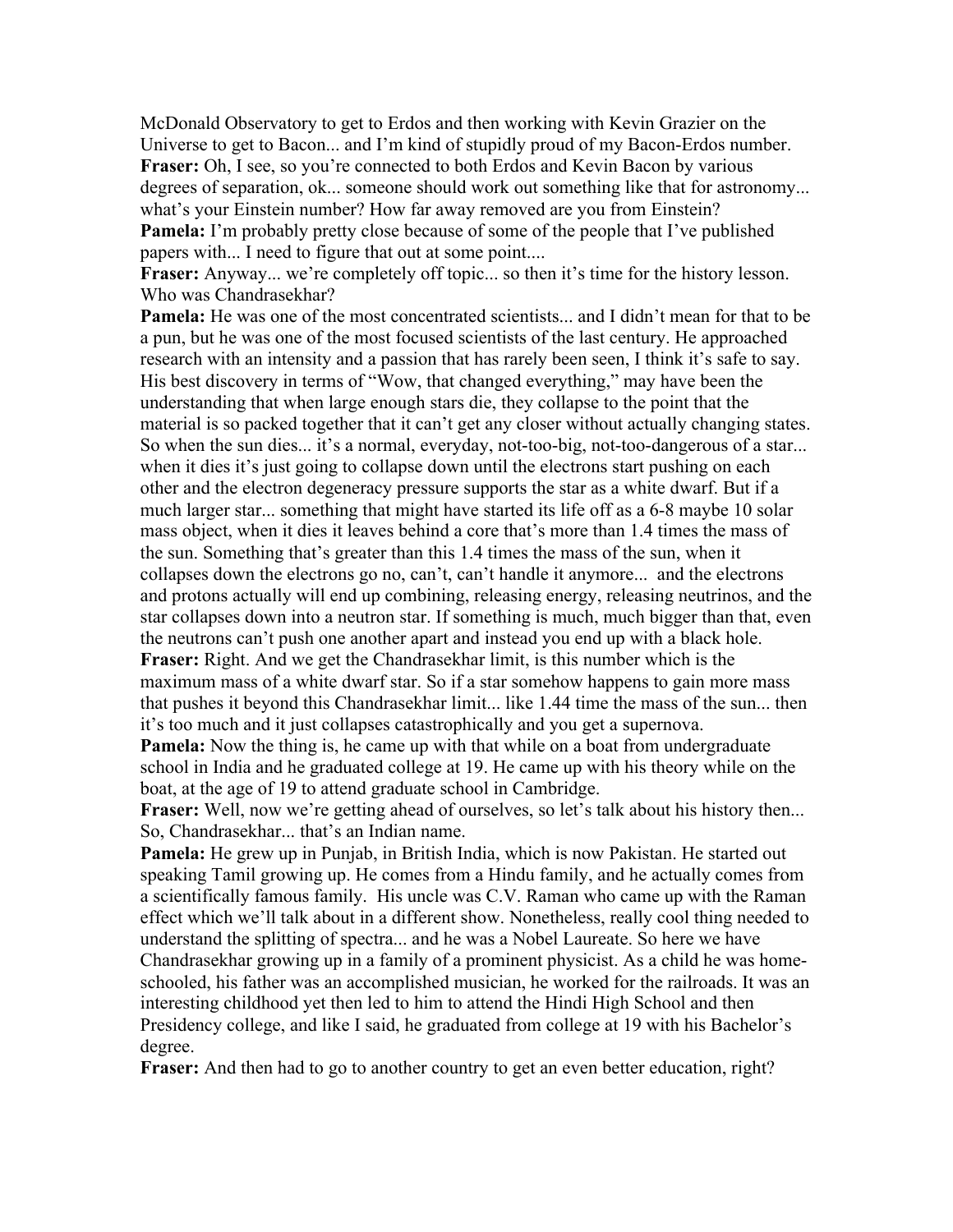**Pamela:** Well, just as it is today, there's only a few really, really top colleges in the world. At the time, the top college was probably Cambridge... arguably Oxford... maybe Harvard... There's only a limited number of really top schools you can have in the world. Cambridge was one of them... it remains one of them. And he was able to get to go there for graduate school and then he stayed on with a fellowship after that before going to the University of Chicago. Along the way he got married to another woman from India who was another scientist as well, someone who had actually attended Cambridge with him... was at Trinity College... and one of the neat things in his biography is she actually not only became a stay-at-home wife in a lot of ways, but was in some ways his personal assistant for science... she could read over his papers and offer critiques. So she was there to support him... by just making sure that he ate. If you're too busy of a scientist, someone usually feeds you. I'm lucky enough that my husband, when I'm working on grants, will feed me.

## **Fraser:** Perfect!

**Pamela:** But she was there to help him in all aspects of his life.

**Fraser:** Right. And so you say that he ended up at the University of Chicago? **Pamela:** Yes, and he was there throughout the entire rest of his career with the exception of during World War II when he worked on ballistics at the Aberdeen proving ground, instead. But throughout his life he was a very dedicated theorist, although he did have an office at the Yerkes Observatory, and while he was at Yerkes Observatory he was still teaching his classes at the University of Chicago, which was a bit difficult and led to him occasionally making insane drives through snowstorms. There's one famous anecdote of... anyone who could, attended Chandra's courses... he was not the kind of researcher who couldn't teach, though those exist... we wish they didn't... but it happens. You're a trained scientist, you're not a trained teacher. And Chandra was one of the exceptions... a lot like Fermi. He could just teach things amazingly well. And one day, during a particularly bad snowstorm, he was told... just don't bother. Why are you driving the entire 200-mile round trip between Yerkes and the university to teach this class on stellar atmospheres? Well, the only two students who showed up in class that day were Tsung-Dao Lee and Cheng Ning Yang, who if their names were pronounced correctly would know who I just said... they won a 1957 Nobel Prize in physics. So he made that 200 mile round trip through snow, and it turned out that the people who he took the time to teach, who he put the effort into, both went on to get Nobel Prizes before he did and that's just kinda cool.

**Fraser:** So, he was a professor, he had an office at the observatory, but his research... where did his research really start, and what were some of the major advances that he made?

**Pamela:** Well he started fully involved in stellar structure. This is where he worked on this theory of white dwarfs, where he then went on to study stellar dynamics, and he just migrated through the different physics involved in stars, moving on to the theory of radiative transfer... Eventually he worked on black holes, and in his final years he was working on the new field of gravitational waves. So he always kept himself in highly mathematical fields... if you ever get the chance to read any of his books, they're very precisely written... no word that isn't needed is included... but the mathematics doesn't skip steps. He just goes through and does it right and does it well.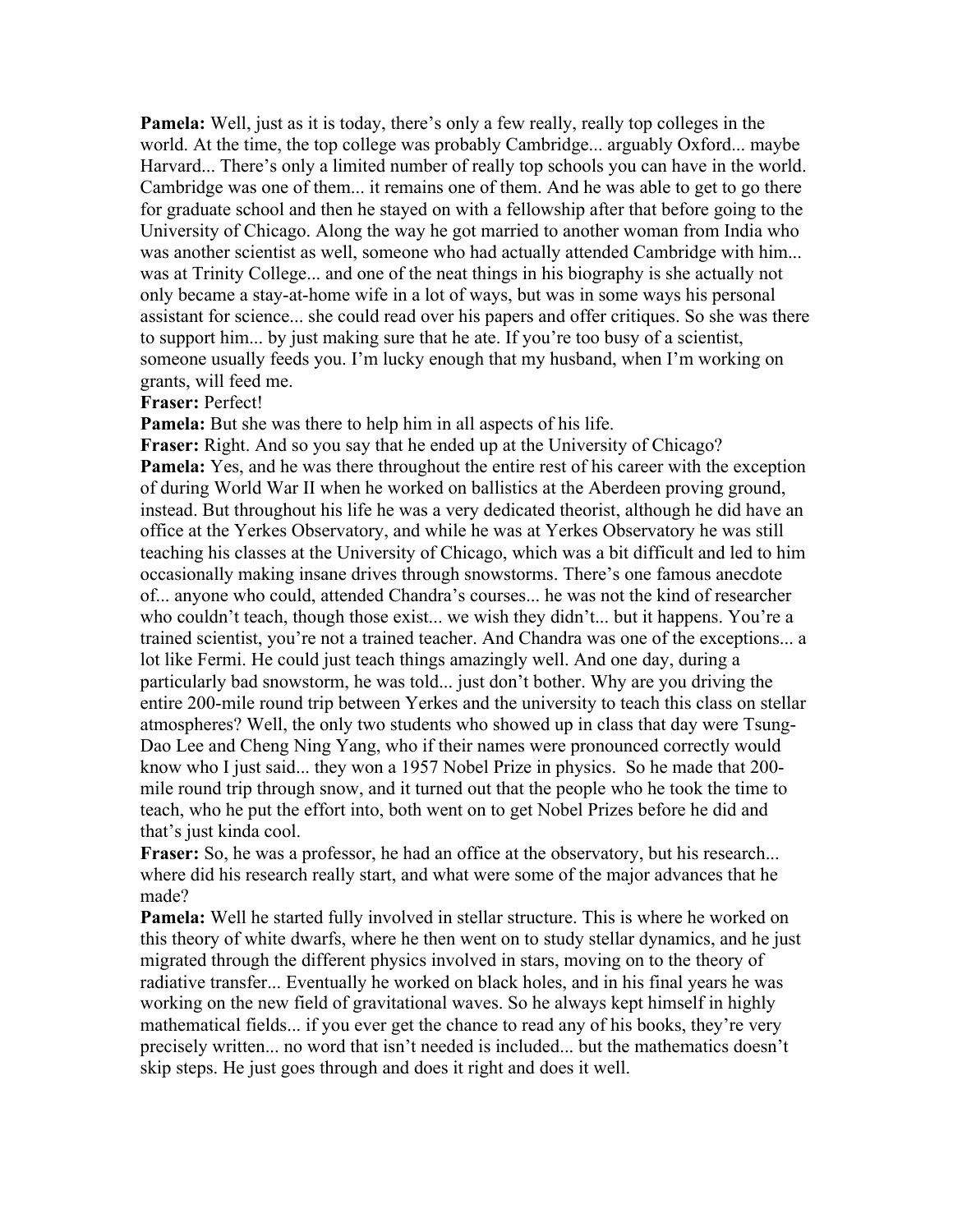**Fraser:** And would these be books that your sort of regular person would be able to read, or is there a lot of math in there?

**Pamela:** It's solid math. If you were an engineering or science major in college, you might be able to survive this. The thing about stellar atmospheres is it's beautiful math. This is someone who really doesn't like doing math... and a lot of relativity has reduced me to either throwing things or crying, but stellar atmospheres is the type of thing that it's a lot of algebra... you chew through it... there is some integration... you do need to know calculus... but you chew through it meticulously, and you can actually, on paper, build a star. And that's amazing! But, it's overwhelming to look at. When I was an undergraduate, I got to take stellar atmospheres from Eugene Capriotti, who had done his PhD work under Chandrasekhar, and I remember the first day of class sitting there... and this was my second year of college... so I'm sitting there at 19 as he spews equations across the chalkboard, and I'm still writing down the top of the third chalkboard as he's erasing the first chalkboard... and by the end of that class with Eugene Capriotti I had the realization that I knew all the math I needed for the course, and dropping the course was not going to make it easier later, but it was the type of thing that I just had to sit down and consume. It's not something you can scan-read, it's not something that you catch onto quickly... you have to chew it up and understand it. But if you have that basic perseverance with algebra and you have that basic perseverance with figuring out the calculus as needed, any of you out there could figure out how to build a star on a notepad or in your computer.

**Fraser:** Whether you would want to... is another question, but.... So we've talked about stellar structure and white dwarfs... but he did a lot of work in stellar dynamics. What is that and how is that different?

**Pamela:** Well, stellar dynamics is basically the theory of how is it that stars move... that's where the word "dynamics" comes in... and so you're looking at the statistical understanding of how is it that globular clusters keep their form whereas open clusters drift apart? How is it that different systems evolve over time? For instance our modern understanding of stellar dynamics allows us to finally understand that globular clusters actually beat like hearts, and for the middle part of Chandra's career he's actually looking at the stellar dynamics of our Milky Way galaxy. It's not sexy work, but it's fundamental work that really helps us understand how it is that things hold their shape and change over time.

**Fraser:** Right, and up until some of the recent missions, like the WMAP, this was one of the ways that astronomers would try to get at the age of the universe.

**Pamela:** Right. It didn't work, but...

**Fraser:** No, no... that's right... but at least you could determine how old they were and how they were changing... So what did he work on next?

**Pamela:** So the next thing he was looking at was radiative transfer. This is one of the fields of astronomy that is... often when you're in it, you think you're taking quantum mechanics. It's the theory of how is it that light is absorbed and re-emitted by nebulae. It's the theory of how do we end up with the spectral lines that we see and that we don't see in stars. All of these different theories—that all falls into radiative transfer.

**Fraser:** And so... sorry... like I remember when we were talking about stars... is this part of the radiative zone of a star where light is generated in the core and then has to radiate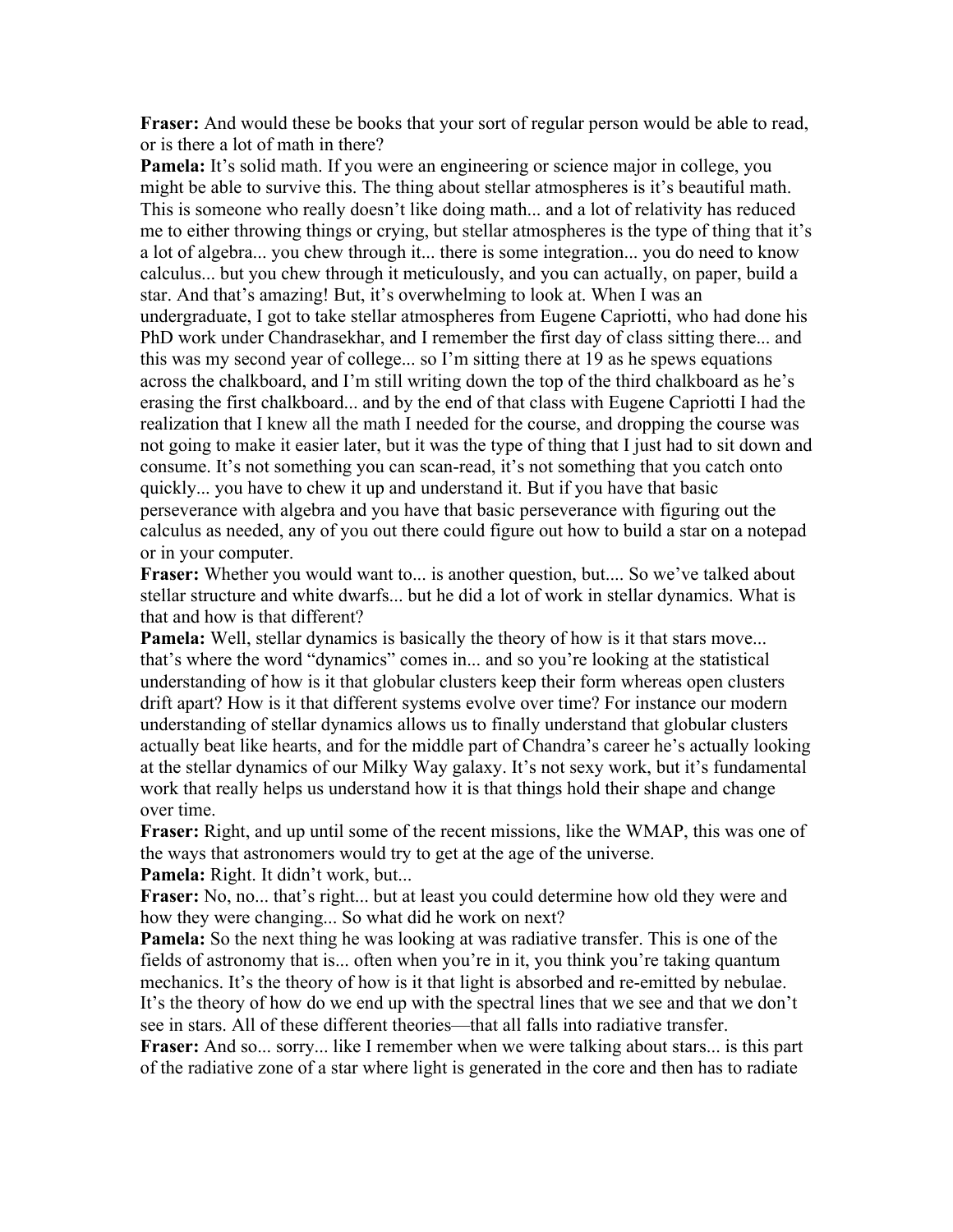from atom to atom slowly moving its way out through the radiative zone until it can hit the convective zone...

**Pamela:** And the exact same physics that describes the radiative zone inside of a star is the same physics that applies to light passing through a cool nebula. It's just different parameters to solve the same type of problem. Now, there are different boundary conditions and sometimes you have to worry about one set of physics while in other cases you have to worry about another set of physics being the dominant player. But it's the same concepts that play in both cases. And trying to figure out absorption, trying to figure out spectral lines, trying to figure out just how is it that light finally makes it to the surface of the star and makes it from one side of the nebula to another. These are interesting quantum mechanics problems that are difficult and he spent a lot of years of his life looking particularly at different equilibrium states and how it is that things radiate.

**Fraser:** Right, and when you say equilibrium... like for example, how a star can remain at a certain size where the light pressure pushing out matches the gravity pulling inward? **Pamela:** And not just that, but you have heat pouring into a nebula, it's absorbing some of the wavelengths and reradiating them in all directions, there's different cascade effects going on, and so at different temperatures you can have nebulae supported in different ways. They're just externally heated, where stars are internally heated.

**Fraser:** Right. And this is an incredibly long career... I mean we're looking at what he did in the 50s, the 60s... I know in the 80s he worked on black holes.

**Pamela:** He kept doing science up until he died in '95. This is someone who was born in 1910, was doing Nobel Prize quality work in 1930, and kept on doing cutting edge research until '85.

**Fraser:** And he did get a Nobel Prize in '83.

**Pamela:** Yes... he finally got one. And it's funny, it was in some ways actually a disappointment to him because the Nobel Prize he got... admittedly I just did the exact same thing... looked at his earliest work and praised that. He felt that it somewhat denigrated the work he did later. It's sort of like saying "You peaked at 19, dude!" **Fraser:** Right. Yeah, that would be pretty frustrating.

**Pamela:** Admittedly, it was his discovery that wasn't accepted for a long time... and part of the reason that he went to the University of Chicago was to escape the peer pressure to change his theory that he was experiencing at Cambridge. He put up with so much stuff to push forward and to get people to accept that white dwarfs are real, neutron stars are real... well, we knew about white dwarfs... but neutron stars are real, black holes exist. And when that finally was accepted, that changed everything. You get Nobel Prizes when you change everything.

**Fraser:** And so which of those... was it for the degenerate matter...

**Pamela:** It was for his work on stellar structures, specifically the Chandrasekhar Limit. **Fraser:** Right.

**Pamela:** It was a shared Nobel Prize as well, so while it was his work that led to the Chandrasekhar Limit, it was all of the work he had done on stellar structure that ended up getting him the shared Nobel Prize.

**Fraser:** And you said that he passed away in '95...

**Pamela:** In '95. While I was an undergrad, it was really interesting to have him pass away with one of his students there, now as one of our most senior faculty, to talk about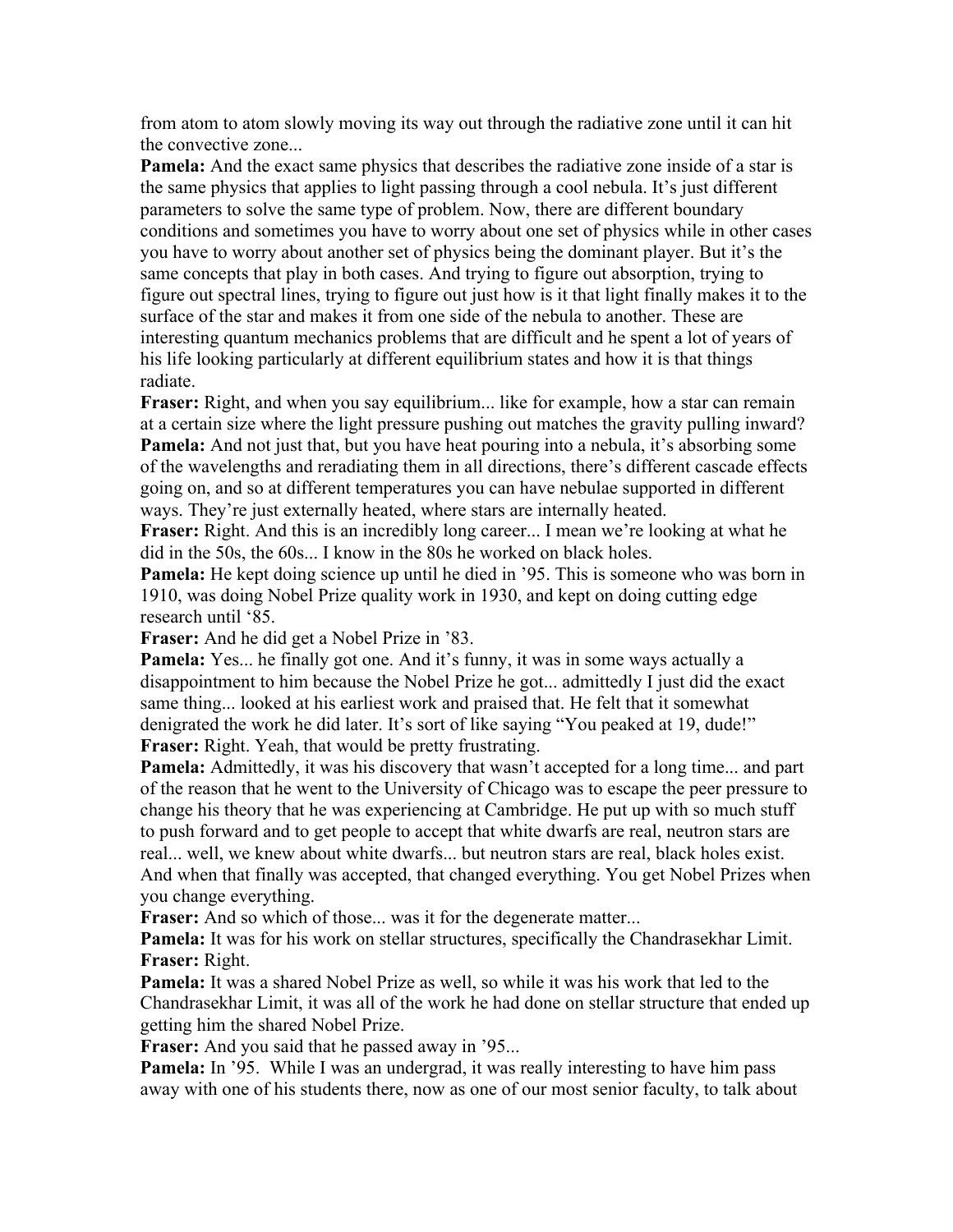him over the years. You got to hear the stories that you only find buried in the backs of biographies. From 1952 to 1971, Chandrasekhar was the editor of the Astrophysical Journal. And this was very much in the defining days of "What's the difference between Astronomy and Astrophysics?" Chandrasekhar was perhaps one of the first people to work very hard to combine physics and astronomy... there were others... there were Eddington and a whole group of people that he was part of the cadre of that developed this new field. Chandra would set certain periods of his day that were only Astrophysical Journal, and if you tried to interrupt him with science, there was nothing you could do... he would send you away. There were other parts of his day that were strictly dedicated to science and if you tried to ask him about class or the Astrophysical Journal... you're going to get sent away... and his ability to compartmentalize his life and have absolute focus is part of what made him so good at everything he did. It makes me wonder in our modern day world of email where if I don't respond to something in 45 minutes I'm getting a phone call... hey did you get my message? Could this type of a scientist do the work he did? It was his ability to say right now, at this point in my life, I'm only going to do stellar structure. Right now I'm only going to do gravitational waves. His ability to segregate his time allowed him to do amazing things in a focused way that I don't know how you can do in the age of email, and I really respect the ability to focus that he had. **Fraser:** You just don't answer your email.

**Pamela:** But then the phone rings...

**Fraser:** Don't answer the phone...

**Pamela:** But then the other phone rings...

**Fraser:** Don't have another phone...

**Pamela:** But then they Skype me...

**Fraser:** Alright, you got me there. Yeah, I remember when we were at the American Astronomical Society there was a big party and you were kinda walking me around and pointing out people like oh, Nobel Prize... oh, Nobel Prize... pointing out these people... and it's this connection... we have this connection with people who now have done all this amazing work, and yet I think you can go and you can talk to them and you can find out their ideas and you can ask them questions and hear their responses. And that gift that they give of their interest in learning and knowledge and of the universe and then their professors... and that comes out everyday with the people that they're interacting with. I think that's what's really special about the field of academia that you really just don't get with other "celebrities," and I'm using "air quotes" when I talk about celebrities. You don't necessarily have that same connection with a famous actor or musician when you're working in their field. So I think that's just a really special thing and it's amazing that you can attend a class with a Nobel Prize winning physicist, have them teach you about stellar structures, and then go to your other classes. Imagine what impact that would make in your life, so...

**Pamela:** Well, and some of the Nobel Prizes that we have today have gone to some of the most giving people. John Mather is someone who I've seen very graciously talk to all sorts of people, answering their questions, taking on new technologies to give talks in Second Life, talking with undergrads at AAS meetings... another one is Barry Blumberg who admittedly got his Nobel Prize in medicine, but we'll accept him anyways, and he loves astronomy and he's now working with a lot of the moon projects coming out of Nasa Lunar Science Institute and is tangentially related to our Moon Zoo project that is